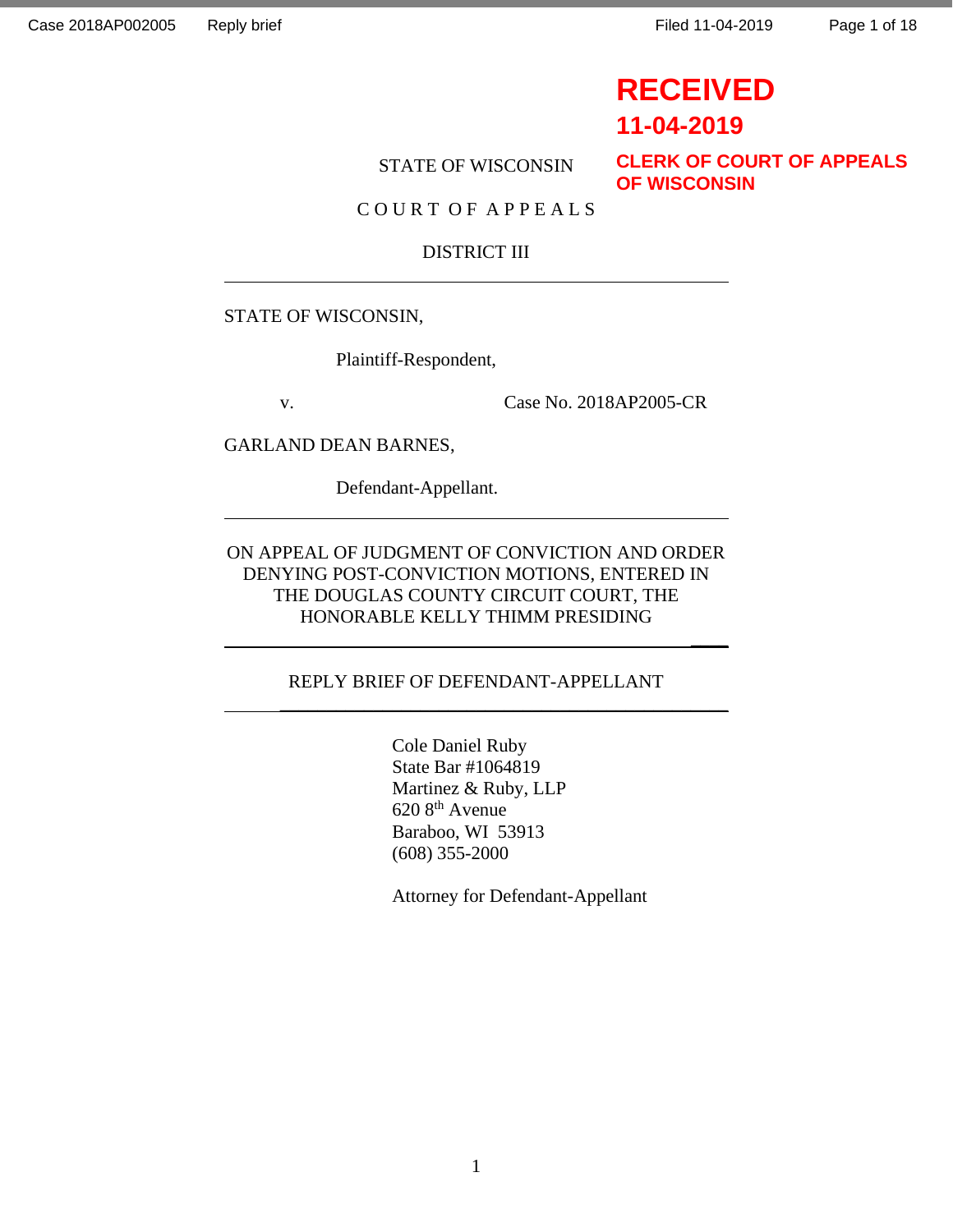#### **TABLE OF CONTENTS**

PAGE

5

7

7

| <b>Table of Authorities</b> |  |  |
|-----------------------------|--|--|
|-----------------------------|--|--|

#### Argument

**I. THE STATE VIOLATED ITS STATUTORY AND**  *BRADY* **DISCOVERY OBLIGATIONS BY FAILING TO DISCLOSE THE WIRE RECORDING**

- A. The State Forfeited Arguments That The Wire Recording Was Disclosed, And Notifying The Defense That A Recording Exists While Misrepresenting The Recording's Contents Is Not "Disclosure" Within Sec. 971.23(1) Or *Brady* 5
- B. The State Introduced Evidence Of The Recording's Substance
- C. There Was No "Good Cause" For Non-Disclosure
- D. Non-Disclosure Prejudiced The Defense, Warranting Dismissal Or A New Trial 8

#### **II. REPEATED REFERENCES TO EXCLUDED PRIOR DRUG DELIVERIES WARRANTED A MISTRIAL** 10

#### **III. PREJUDICIAL EVIDENTIARY ERRORS DEPRIVED BARNES OF A FAIR TRIAL** 12

A. Testimony That Officer Clauer Observed Barnes Deliver The Box Was Hearsay And Violated Barnes's Confrontation Rights 12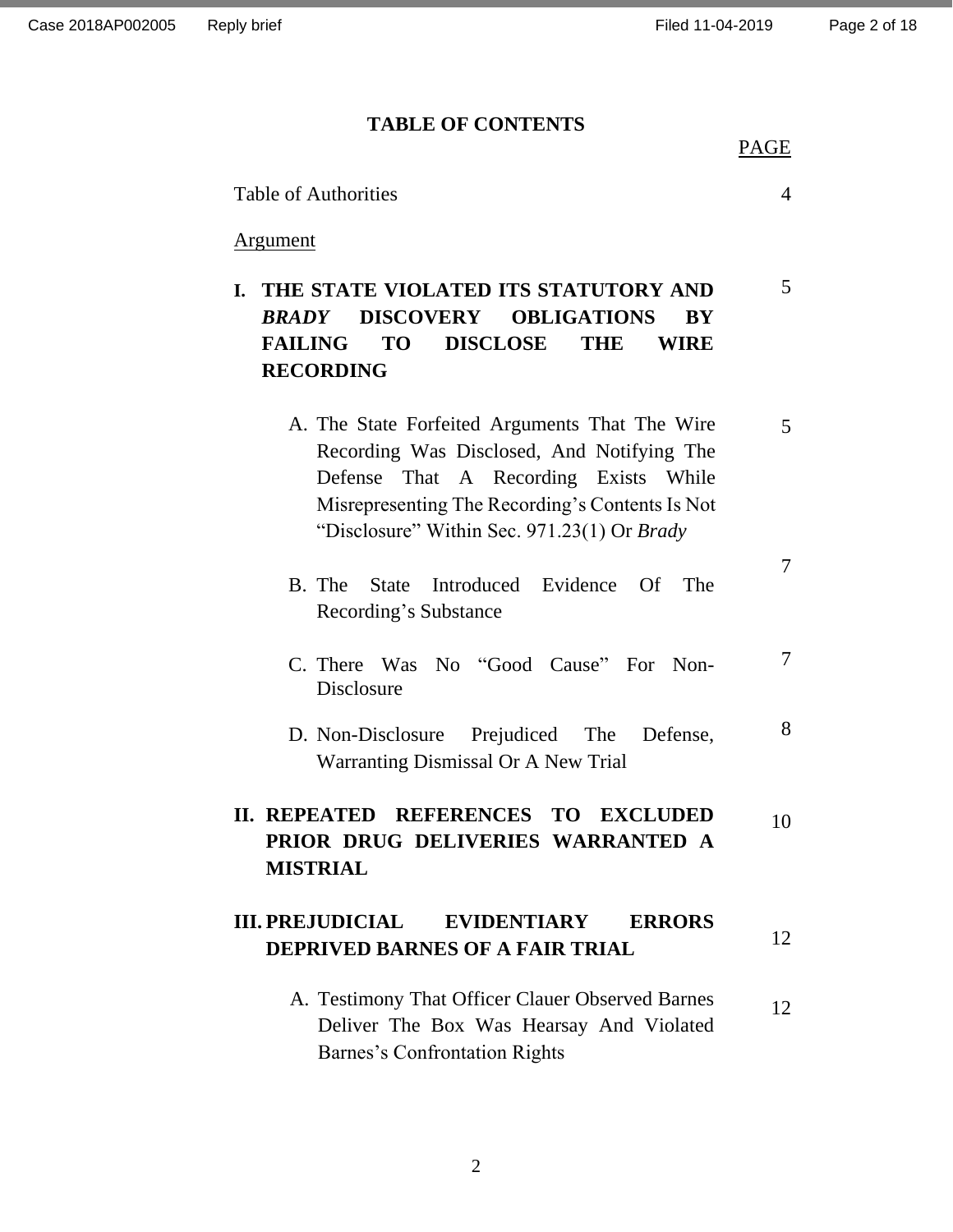| B. Testimony That Barnes Discussed The Quantity<br>Of Meth On Call #3 Violated The Court's Order                      | 14 |
|-----------------------------------------------------------------------------------------------------------------------|----|
| C. The State Concedes The Officers Lacked<br><b>Foundation To Identify Barnes's Voice</b>                             | 15 |
| D. None Of The Testifying Officers Had Foundation<br>Testify About The Initial Search Of<br>To<br>Marciniak's Vehicle | 15 |
| E. The Court Improperly Excluded Gerald Clark                                                                         | 15 |
| F. The Errors Were Not Harmless                                                                                       | 16 |
| IV. THE REAL CONTROVERSY WAS NOT FULLY<br><b>TRIED</b>                                                                | 16 |
| V. BARNES<br><b>DENIED</b><br><b>EFFECTIVE</b><br><b>WAS</b><br><b>ASSISTANCE OF COUNSEL</b>                          | 16 |
| Conclusion                                                                                                            | 17 |
| Certification                                                                                                         | 17 |
| Certificate of Compliance with Rule 809.19(12)                                                                        | 18 |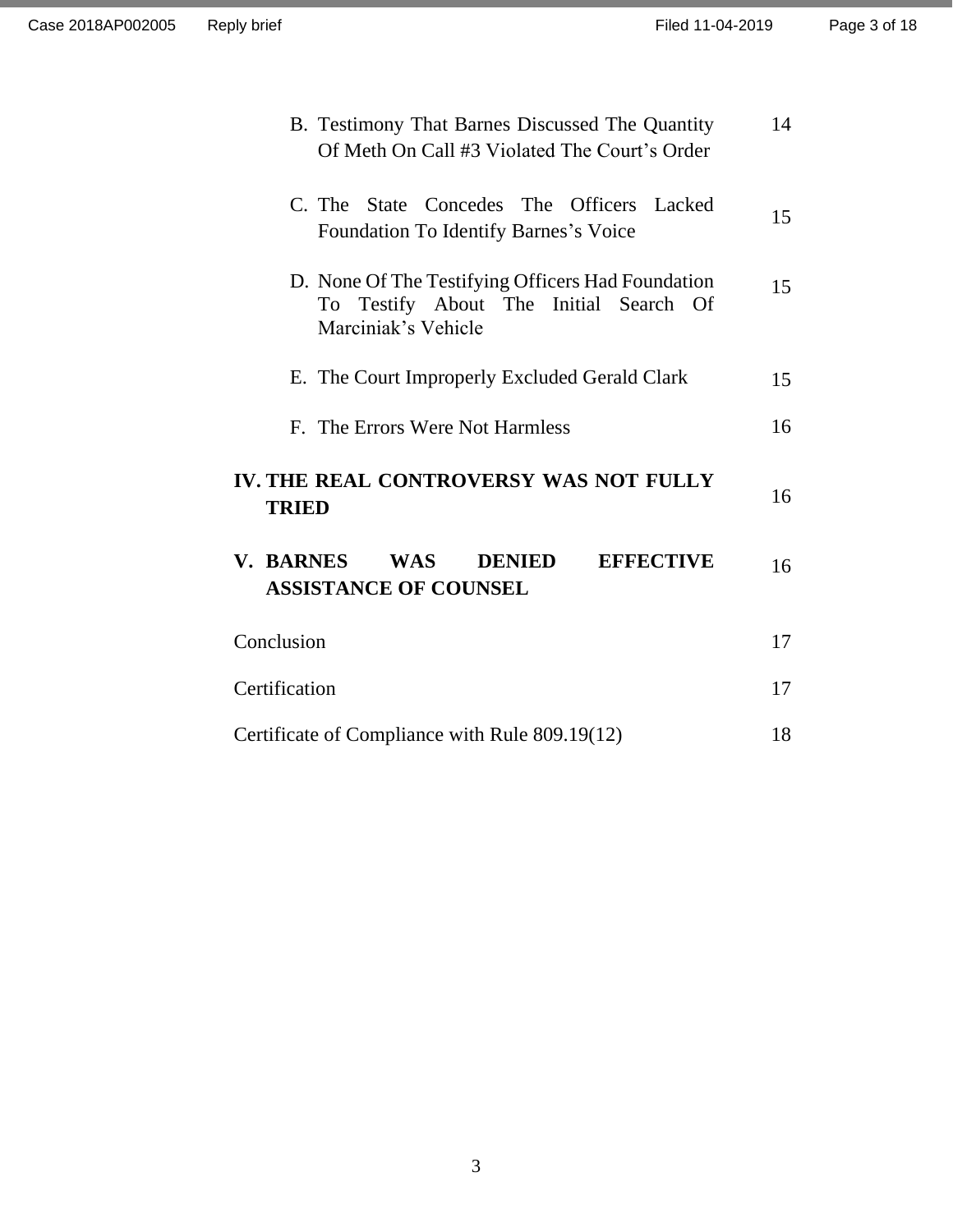# **TABLE OF AUTHORITIES**

| <b>Cases Cited</b>                                                                                         |         |
|------------------------------------------------------------------------------------------------------------|---------|
| <b>Brady v. Maryland, 373 U.S. 83 (1963)</b>                                                               | $5-9$   |
| <b>Charolais Breeding Ranches, Ltd. v. FPC Sec. Corp., 90</b><br>Wis.2d 97, 279 N.W.2d 493 (Ct. App. 1979) |         |
| <b>State v. DelReal</b> , 225 Wis.2d 565, 593 N.W.2d 461 (Ct.<br>App. 1999)                                | 8       |
| <b>State v. Konkol</b> , 2002 WI App 174, 256 Wis.2d 725, 649<br>N.W.2d 300                                | $15-16$ |
| <b>State v. Ndina</b> , 2009 WI 21, 315 Wis.2d 653, 761 N.W.2d<br>612                                      | 5       |
| State v. Sturgeon, 231 Wis.2d 487, 605 N.W.2d 589 (Ct.<br>App. 1999)                                       | 8       |
| <b>State v. Van Camp, 213 Wis.2d 131, 569 N.W.2d 577</b><br>(1997)                                         | 6       |
| <b>State v. Wayerski, 2019 WI 11, 385 Wis.2d 344, 922</b><br>N.W.2d 468                                    |         |
| <b>State v. White, 2004 WI App 78, 271 Wis.2d 742, 680</b><br>N.W.2d 362                                   | 8       |
| <b>Statutes, Constitutions, and Other Authorities Cited</b>                                                |         |
| Wis. Stat. sec. $904.04(1)$                                                                                | 11      |
| Wis. Stat. sec. 908.03                                                                                     |         |
| Wis. Stat. sec. 908.04(1)                                                                                  |         |
| Wis. Stat. sec. 971.23(1)                                                                                  |         |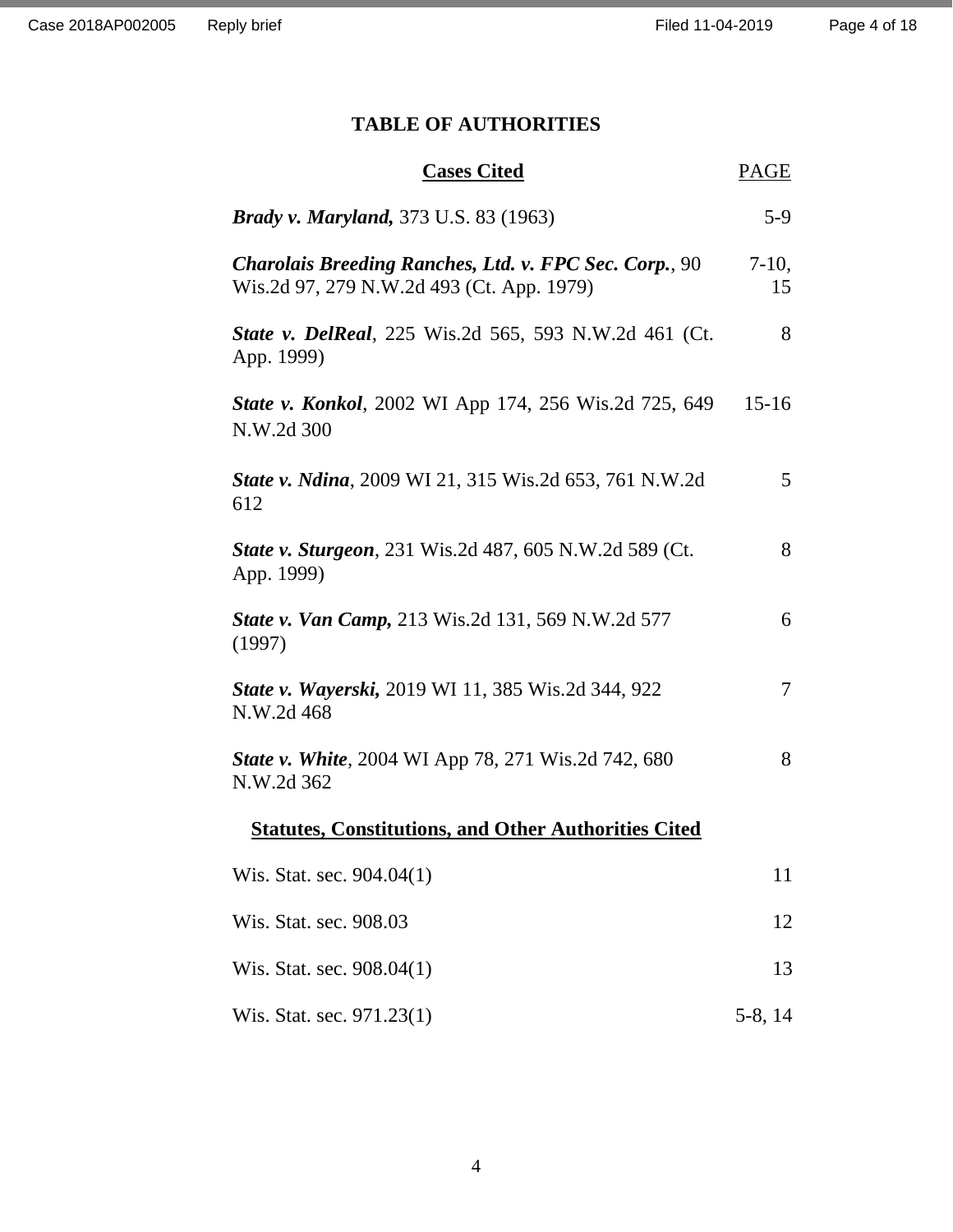#### STATE OF WISCONSIN

### C O U R T O F A P P E A L S

# DISTRICT III

STATE OF WISCONSIN,

Plaintiff-Respondent,

v. Case No. 2018AP2005-CR

GARLAND DEAN BARNES,

Defendant-Appellant.

#### **ARGUMENT**

\_\_\_\_\_\_\_\_\_\_\_\_\_\_\_\_\_\_\_\_\_\_\_\_\_\_\_\_\_\_\_\_\_\_\_\_\_\_\_\_\_\_\_\_\_\_\_\_

# **I. THE STATE VIOLATED ITS STATUTORY AND**  *BRADY* **DISCOVERY OBLIGATIONS BY FAILING TO DISCLOSE THE WIRE RECORDING**

**A. The State Forfeited Arguments That The Wire Recording Was Disclosed, And Notifying The Defense That A Recording Exists While Misrepresenting The Recording's Contents Is Not "Disclosure" Within Sec. 971.23(1) Or** *Brady*

The State advances numerous arguments against Barnes's discovery and *Brady* claims that are forfeited due to not being raised at the circuit court and, more importantly, are factually erroneous.

Arguments raised for the first time on appeal are deemed forfeited. *State v. Ndina*, 2009 WI 21, ¶30, 315 Wis.2d 653, 761 N.W.2d 612. The forfeiture rule "gives both parties and the circuit court notice of the issue and a fair opportunity to address the objection." *Id.* Forfeiture applies not just to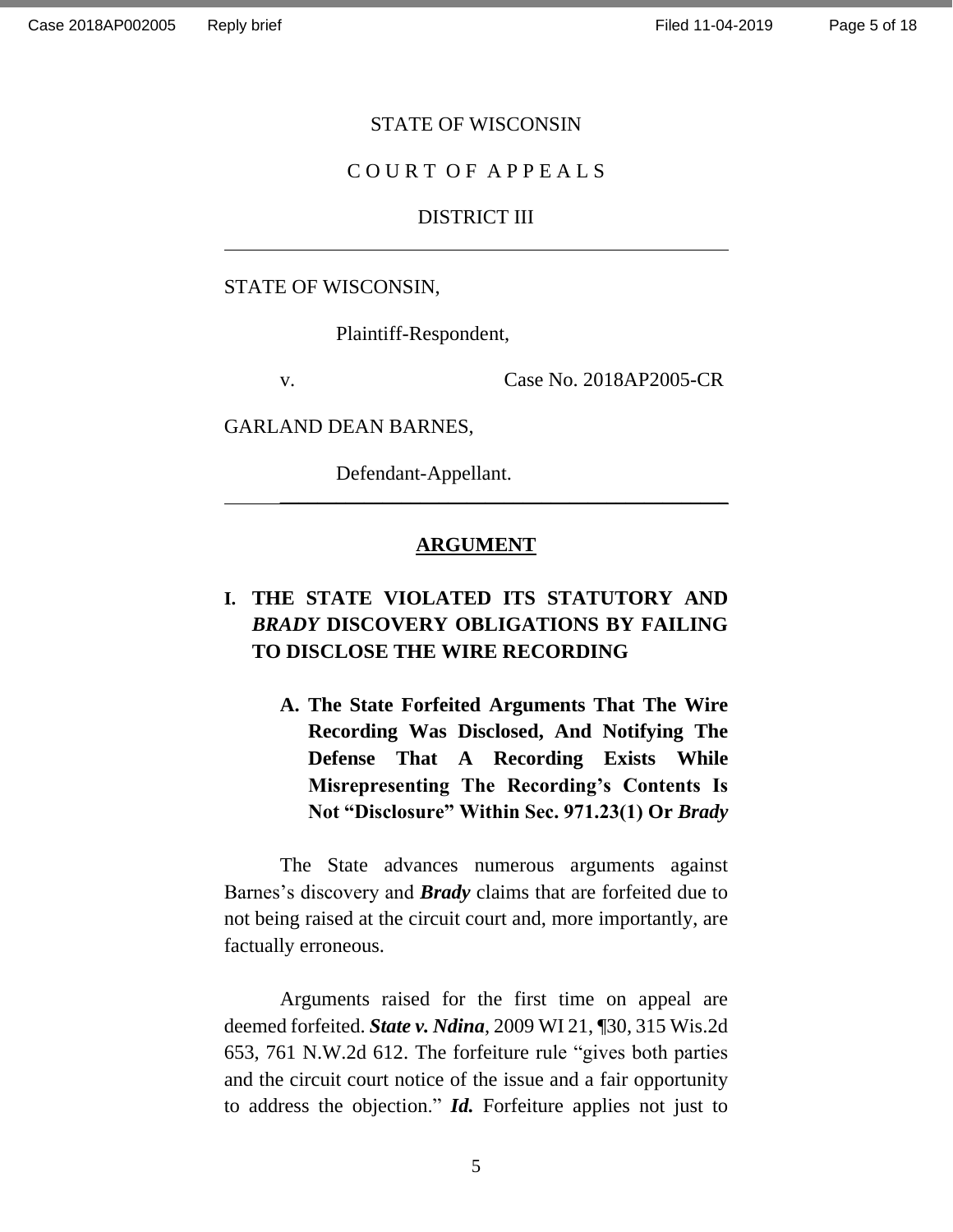errors claimed by the defense, but to the State's failure to raise legal arguments against those errors. *See, e.g., State v. Van Camp,* 213 Wis.2d 131, ¶¶25-26, 569 N.W.2d 577 (1997) (State's failure to challenge whether defendant's motion alleged sufficient facts waived the argument).

Accordingly, the State forfeited arguments that (1) the 4/24/14 discovery response shows a copy of the recording was provided to the defense, and (2) notifying the defense about the existence of the recording constituted compliance with sec. 971.23 and *Brady* (State's brief: 10,13-14). Neither argument was raised at trial or post-conviction, when both sides could have presented evidence on the issue. Post-conviction, the State acknowledged non-disclosure (R180:66). Any claim that the recording was disclosed is forfeited.

Further, these arguments are factually false. The record shows attorney Gondik never received the recording prior to trial, which is why he filed a motion in limine to exclude the recording (R180:11), and argued at trial it was a "clear discovery violation" being handed evidence mid-trial which he'd "been assured doesn't exist" (R166:58). ADA Ellenwood's statements confirm she'd learned before trial that Gondik didn't possess the wire recording, after which she spoke with law enforcement and then informed Gondik the recording contained only "background noises" (R166:55-56). When this proved false, Ellenwood agreed "that audio recording should have been turned over" (R166:56).

Thus the State's argument that merely notifying the defense of the existence of the recording complied with sec. 971.23 and *Brady* suffers from another flaw—that the prosecutor acknowledged having misrepresented the contents of that recording, and attorney Gondik relied upon that misrepresentation (R166:55).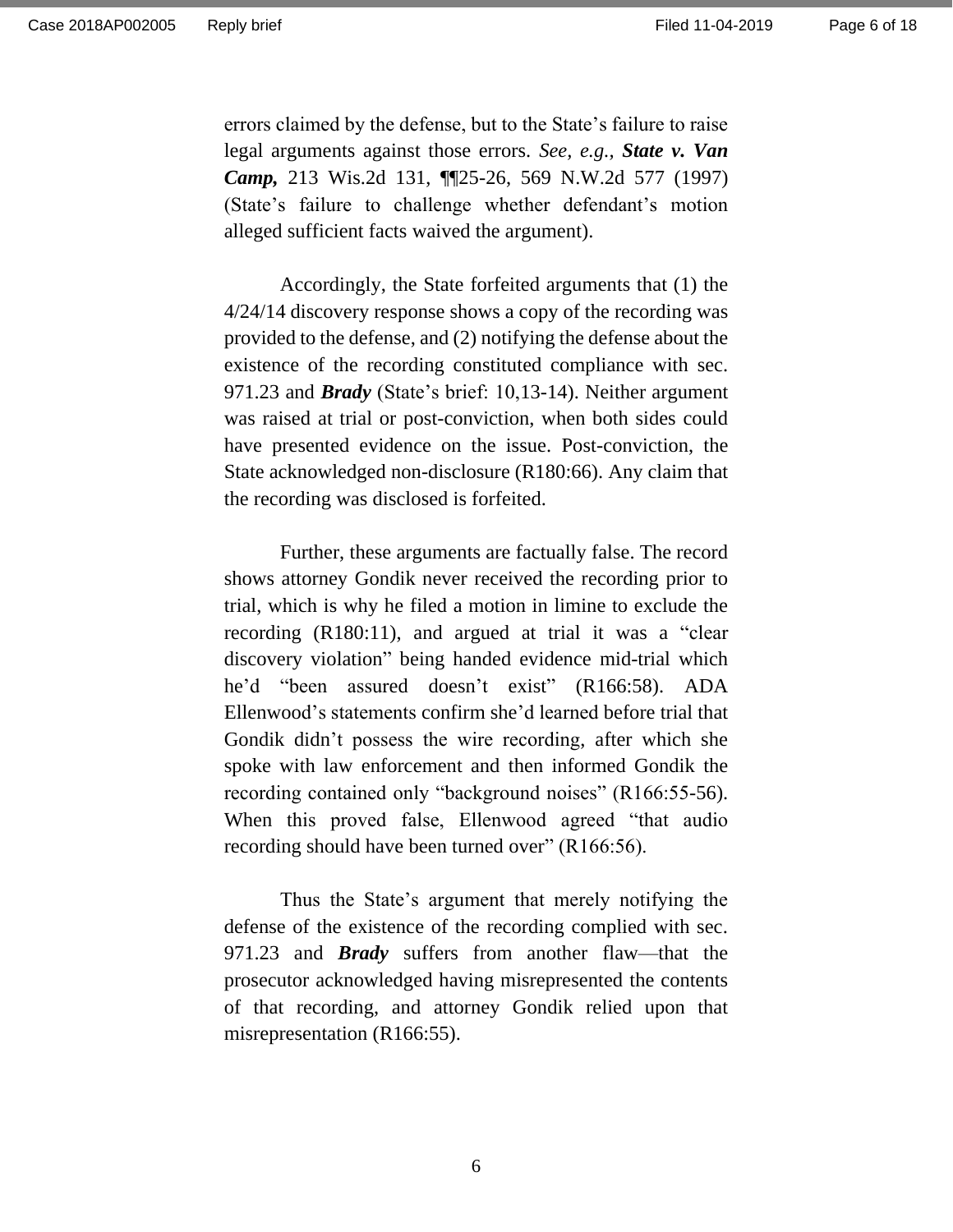Additionally, the circuit court determined the recording hadn't been disclosed and concluded, "obviously it's a discovery violation" (R166:54). This factual finding must be accepted by this court because it is not clearly erroneous. *State v. Wayerski,* 2019 WI 11, ¶35, 385 Wis.2d 344, 922 N.W.2d 468.

# **B. The State Introduced Evidence About The Recording's Substance**

The State next argues that the remedy for a discovery violation is exclusion, and since the State didn't introduce the recording, Barnes already received that remedy (State's brief: 10-11). While the prosecutor didn't play the recording at trial, Investigator Winterscheidt still testified about its contents asserting that after the controlled buy, he interviewed Marciniak, who "said he threw the buy funds into the truck as Garland Barnes threw the black box with the red bow into his truck, and they parted company without speaking any words" (R167:122). Winterscheidt then testified he listened to the wire recording, and didn't hear anything inconsistent with Marciniak's statements (R167:122).

This testimony directly comments on the recording's substance. And the purpose was clear: the State wanted the jury to draw the inference that the wire recording supported Marciniak's claim that Barnes delivered the methamphetamines. Since the prosecution presented evidence of the recording's contents, disclosure was mandatory.

## **C. There Is No "Good Cause" For Non-Disclosure**

The next question is whether the State had good cause for non-disclosure. The State offers none, claiming "there was no reason for the State to provide good cause" (State's brief: 11). Failure to argue good cause concedes the issue. *Charolais Breeding Ranches, Ltd. v. FPC Sec. Corp.*, 90 Wis.2d 97, 109,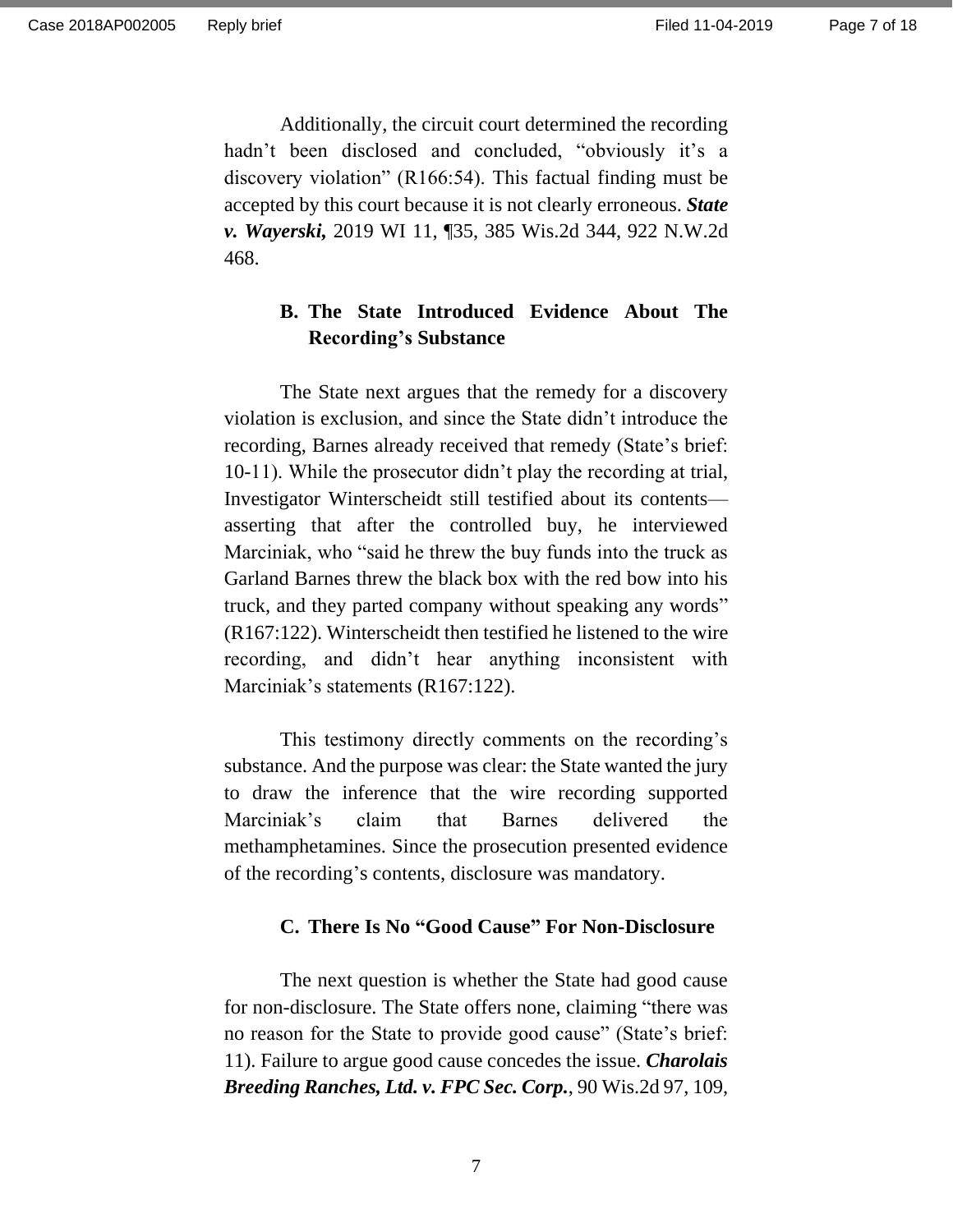279 N.W.2d 493 (Ct. App. 1979) (unrefuted arguments are deemed conceded).

# **D. Non-Disclosure Prejudiced The Defense, Warranting Dismissal Or A New Trial**

The State's first argument against prejudice repeats the claim that the caselaw doesn't contemplate that a defendant can be prejudiced when non-disclosed evidence is excluded from trial (*see* State's brief: 11). In addition to resting on a false factual assumption, *see Section B, supra,* this argument is contrary to law. Logically, the remedy for non-disclosure of *Brady* material or exculpatory material under sec. 971.23(1)(h) is not excluding favorable evidence. Nor is exclusion the only remedy available for non-disclosure of other statutorily discoverable evidence, such as a defendant's statements, *see State v. Sturgeon*, 231 Wis.2d 487, 605 N.W.2d 589 (Ct. App. 1999); the probationary status of a State's witness; *see State v. White,* 2004 WI App 78, 271 Wis.2d 742, 680 N.W.2d 362, or evidence to impeach the quality of the investigation; *see State v. DelReal*, 225 Wis.2d 565, 593 N.W.2d 461 (Ct. App. 1999).

These cases demonstrate why the inability to use the recording prejudiced Barnes. The benefit of the recording wasn't simply to show Winterscheidt lied about the lack of voices. It would have shown the above testimony about not being inconsistent with Marciniak's description of Barnes delivering the methamphetamine was extremely misleading, because the recording was also completely consistent with Marciniak delivering to Barnes. This ambiguity inures to Barnes's benefit because the State had to prove beyond a reasonable doubt that Barnes was the seller, and a key piece of physical evidence could be viewed to support Barnes's defense.

Further, the recording was inconsistent with Marciniak's description of him and Barnes "part[ing] company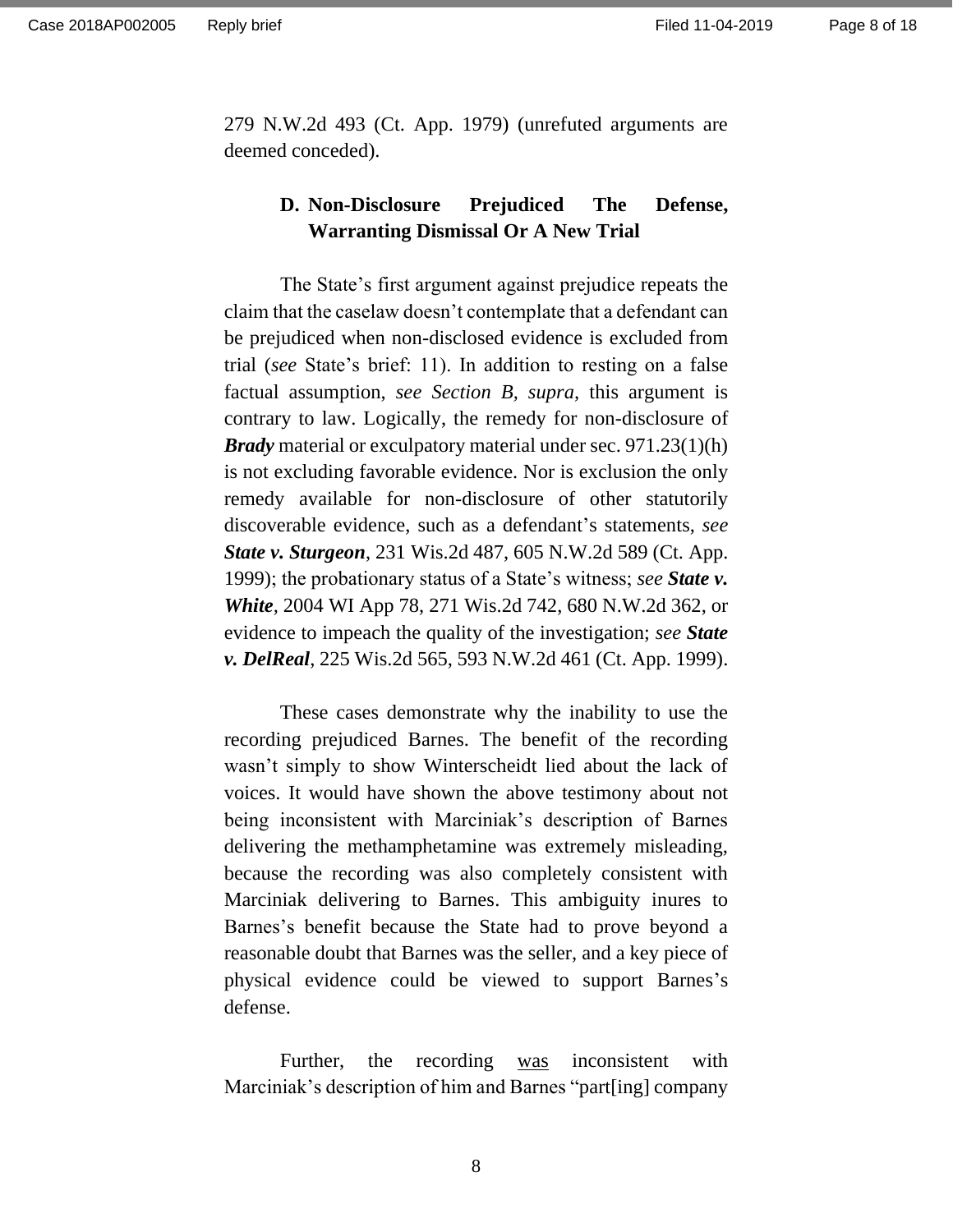without speaking any words" (R167:122). Thus, not only was Winterscheidt's testimony about the substance of the recording misleading, it was also factually wrong.

The State argues that the jury would have been able to determine which voice was the buyer/seller and which was Barnes or Marciniak based on listening to the recording (State's brief: 12). However, as argued *infra,* the jury had no basis to know Barnes's voice, since he never testified and none of the officers had foundation to identify his voice. And as this court will find when reviewing the audio, the wire recording is of such poor quality that identifying which voice says what is impossible. The recording therefore ambiguous as to Barnes's role in the transaction, which supports reasonable doubt as to his guilt.

Due to the egregious nature of this violation and the prejudice that resulted, a new trial is the minimum remedy. Dismissal is more appropriate given the repeated violations and misrepresentations by the State. As summarized previously, the totality of violations include (1) the State's 4/24/14 discovery response falsely claiming it had disclosed the wire recording; (2) failing to disclose Officer Clauer's reports for over two years; (3) failing to disclose consideration offered to Marciniak until the eve of trial; (4) the prosecutor falsely telling the court the wire recording had no voices; (5) Winterscheidt's lies under oath; (6) the prosecutor falsely telling the court she'd "just learned" about the recording around the time of the motion hearing, when the police reports mentioned it twice, and (7) non-disclosure of the recording itself.

The State argues dismissal is not an available remedy without Wisconsin cases authorizing such a remedy (State's brief: 16). The dearth of published authority in Wisconsin doesn't mean such a remedy is unavailable. *Brady* is based on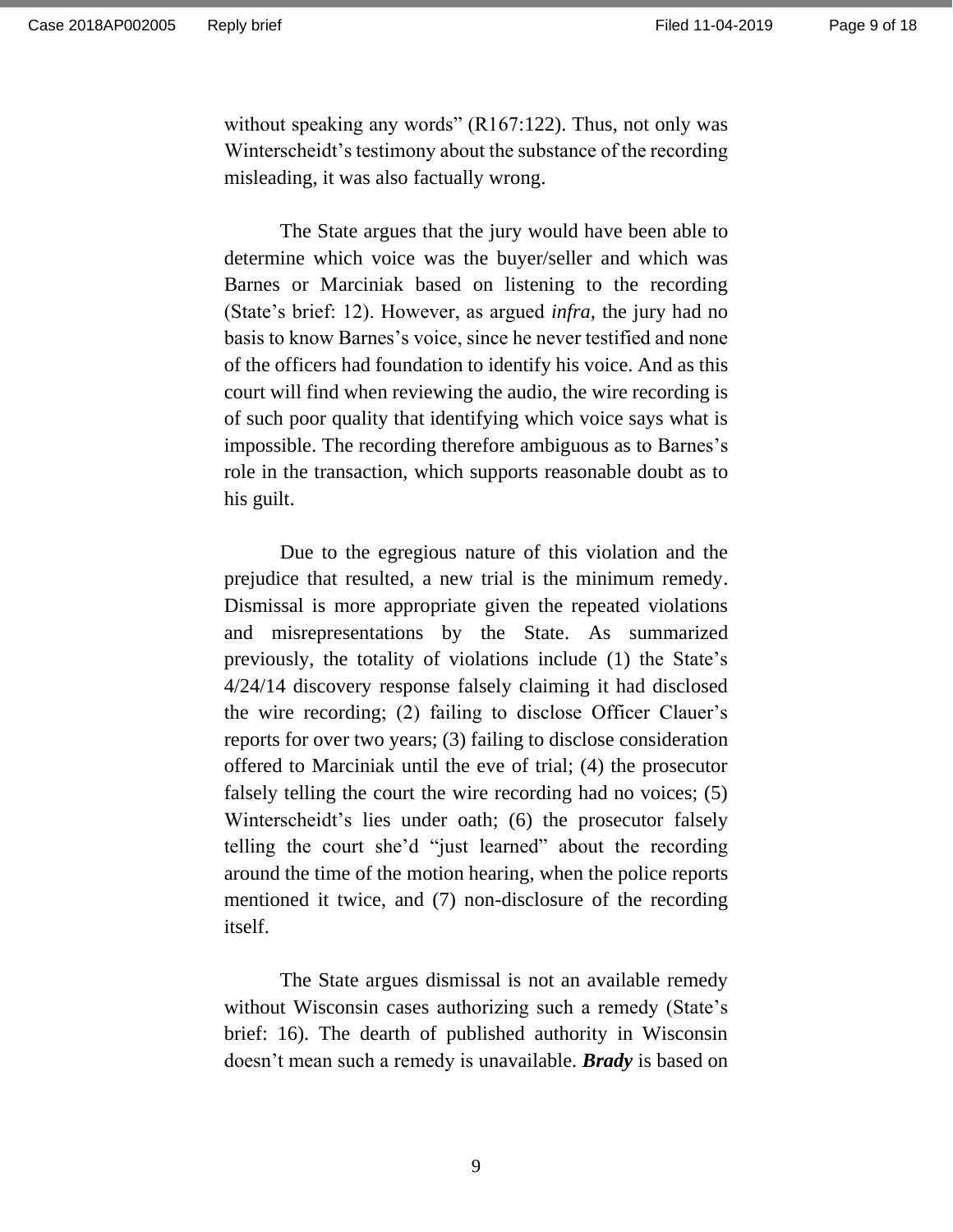the violation of a federal constitutional right, and federal courts have interpreted it to permit dismissal in egregious cases.

Further, the court's scheduling order required enforcement of statutory discovery requirements, and provided dismissal as a sanction for non-compliance (R45:3). The State fails to respond, and thus concedes, that the court's own order provided dismissal as a remedy for discovery violations. *See Charolais Breeding Ranches, id*. The record supports dismissal, or at a minimum, a new trial.

# **II. REPEATED REFERENCES TO EXCLUDED PRIOR DRUG DELIVERIES WARRANTED A MISTRIAL**

The State downplays the significance of repeated references to prior drug deliveries, saying such testimony only "vaguely suggest[ed] prior sales," and focusing on the lack of "details" such as type or quantity of drugs, sale price, or dates (State's brief: 19-20). When viewed in context, however, the references were sufficiently detailed and extremely prejudicial.

Marciniak's testimony cannot be viewed apart from the State's arguments. The State's opening argument indicated police told Marciniak, "we want to get the bigger fish. Where do you get your supply?" and Marciniak responded, "I can purchase methamphetamine from" the defendant (R167:82- 83). That argument has only one inference: Barnes was a largescale meth dealer who previously supplied Marciniak.

Thus, when Marciniak said he knew to meet Barnes behind the Temple Bar "[b]ecause that's where we always met" (R166:83), the clear inference is that's where he met Barnes to purchase meth. When Marciniak testified they "just usually go our separate ways" (R166:89), and "[t]here usually wasn't any other meeting when we met" (R166:120), he was clearly referencing prior meth transactions.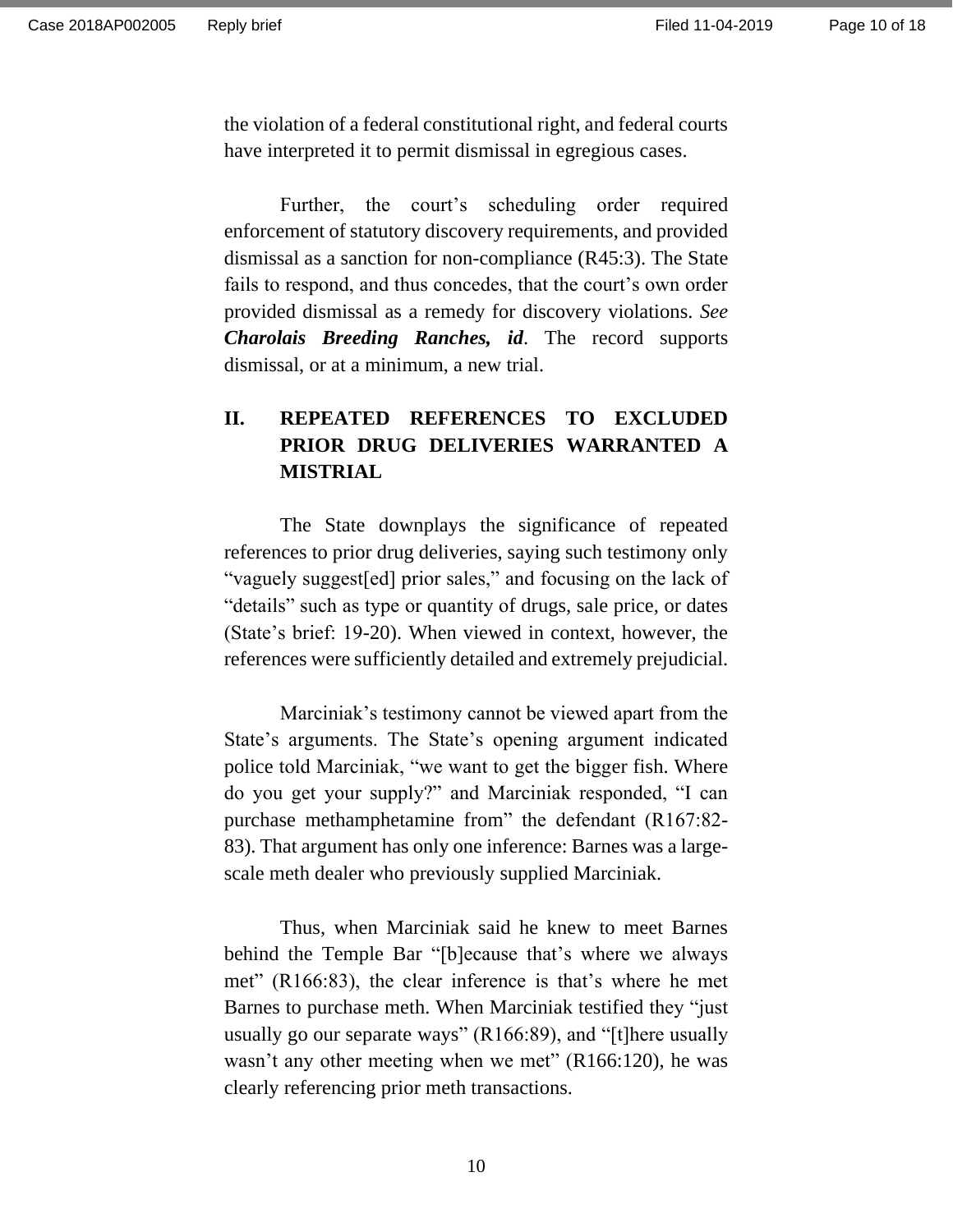The next reference was even more obvious, with Marciniak asserting, "that's where we met before and usually just threw each other's stuff into the vehicle" (R166:39). For good measure, Marciniak explained "that's what had happened in the past"  $(R166:139)$ .

The combination of arguments and testimony gave the jury all the prejudicial details it needed—Barnes was Marciniak's meth supplier, they always met behind the Temple Bar, Barnes usually threw the meth into Marciniak's truck and Marciniak threw money into Barnes's vehicle, and then they'd go their separate ways. References to "usually" and "always" suggested it had happened many times before.

The absence of references to specific quantities or dates is irrelevant; the prejudice inures from the fact of who was the dealer. Wis. Stat. sec. 904.04(1) precludes character evidence for propensity, i.e. proving "the person acted in conformity therewith on a particular occasion." That's the exact danger here, that the jury assumes Barnes delivered meth to Marciniak on this date because he allegedly delivered meth to Marciniak previously.

The State's next argument—that the jury likely assumed this was the case, so there's no prejudice in letting the jury hear such evidence (State's brief: 20)—completely devalues any concerns of a fair trial for defendants. The jury's potential assumptions are part of why propensity evidence is so dangerous, and cannot possibly justify its admission.

The argument that the defense opened the door through cross-examination (State's brief: 18) ignores the context yet again. The first reference occurred in the State's opening argument. The next two occurred during direct examination of Marciniak. By then, it was already too late. And all of the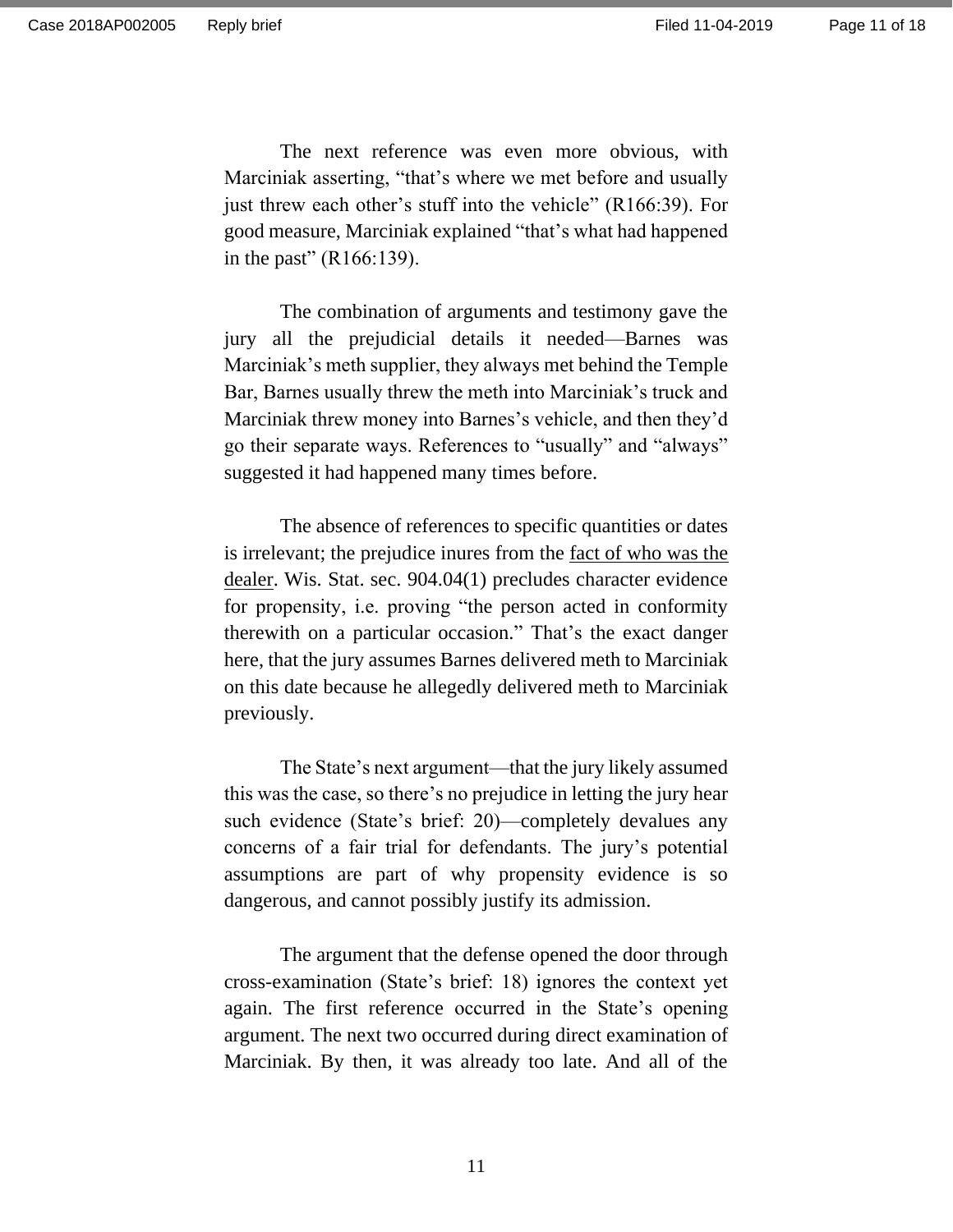instances on cross-examination occurred prior to argument that Marciniak had sold to Barnes.

This court should give no deference to the trial court's decision denying the mistrial motion because the trial court applied a "manifest injustice" standard (R166:150; R144:20), a higher legal standard than whether the error was sufficiently prejudicial to warrant a new trial. In the context of the entire trial, repeated references to prior drug deliveries and Barnes as the "bigger fish" constituted devastating propensity evidence, and were sufficiently prejudicial to warrant a new trial.

# **III. PREJUDICIAL EVIDENTIARY ERRORS DEPRIVED BARNES OF A FAIR TRIAL**

# **A. Testimony That Officer Clauer Observed Barnes Deliver The Box Was Hearsay And Violated Barnes's Confrontation Rights**

Investigator Winterscheidt's testimony about other officers witnessing the transaction falls into two distinct categories. The first category, testimony that "[o]ther investigators observing the transaction notified me by radio," and said, "it went down, deal is done" (R167:186) constitutes admissible evidence. His quotations of hearing what specific officers said as it occurred constitute present sense impressions. Wis. Stat. sec. 908.03(1). Further, they were not admitted for their truth, because Winterscheidt testified that was how he knew the transaction was complete, so officers moved in (R167:186).

The second category crossed the line into inadmissible hearsay. After the testimony described above, the prosecutor asked if Winterscheidt was aware of specific officers who observed Marciniak tossing the buy money and Barnes tossing the black box (R167:186-87), and Winterscheidt identified Officer Clauer (R167:188).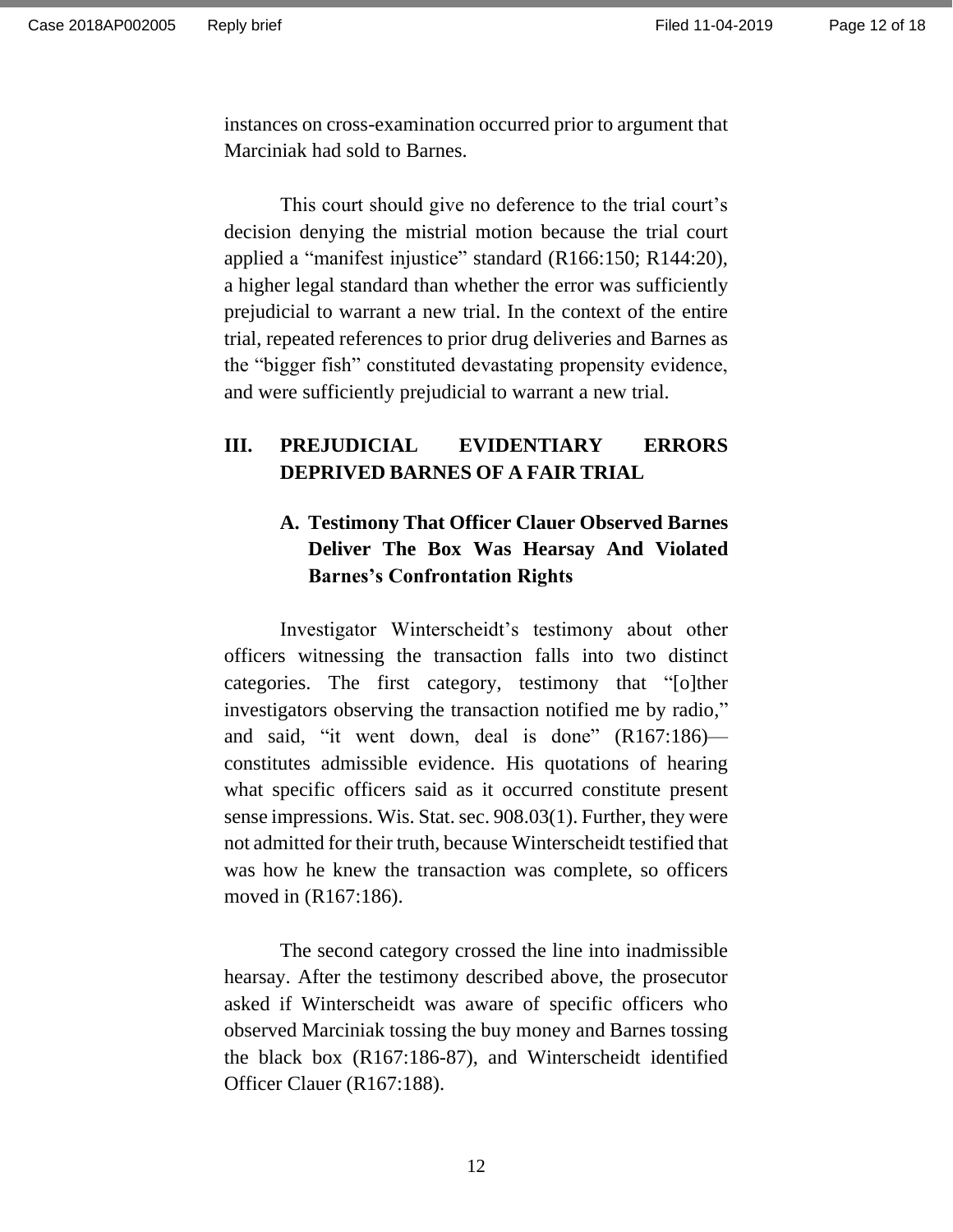This category was not a present sense impression. Winterscheidt did not testify to hearing Clauer make specific statements about witnessing Barnes deliver the black box. In fact, Winterscheidt never indicated how he knew that Clauer, specifically, observed the transaction, or—more importantly that Clauer specifically observed Barnes tossing the box containing the meth. Winterscheidt could have only learned that claim upon reading Clauer's report, manufactured two years after the fact.

Nor was this category of statements admitted to show Winterscheidt's actions in response. Winterscheidt never indicated when Clauer made these statements, or what if anything Winterscheidt did in response. These statements were only used for their truth, to show Barnes delivered the box containing meth. Thus, they were both hearsay and testimonial.

The State argues there was no confrontation violation because Clauer was available for cross-examination, even though he was excluded due to an "egregious" discovery violation (State's brief: 28). Wis. Stat. sec. 908.04(1) is not allinclusive, and logically extends to witnesses excluded due to a party's error. The alternative advanced by the State is absurd, implying that if the State improperly admits hearsay testimony from its own witness excluded as a discovery sanction, the defendant's only recourse is to call the witness—which is what the State wanted anyway. This would completely undermine the sanction. Clauer was legally unavailable.

The defense did not open the door to Clauer's alleged observations. The defense never argued the surveillance was insufficient due to an insufficient number of officers, or because no officers observed the transaction; the defense questioned Winterscheidt's decision not to have documentation through surveillance video, which was made during the planning stage. The State's attempt to argue there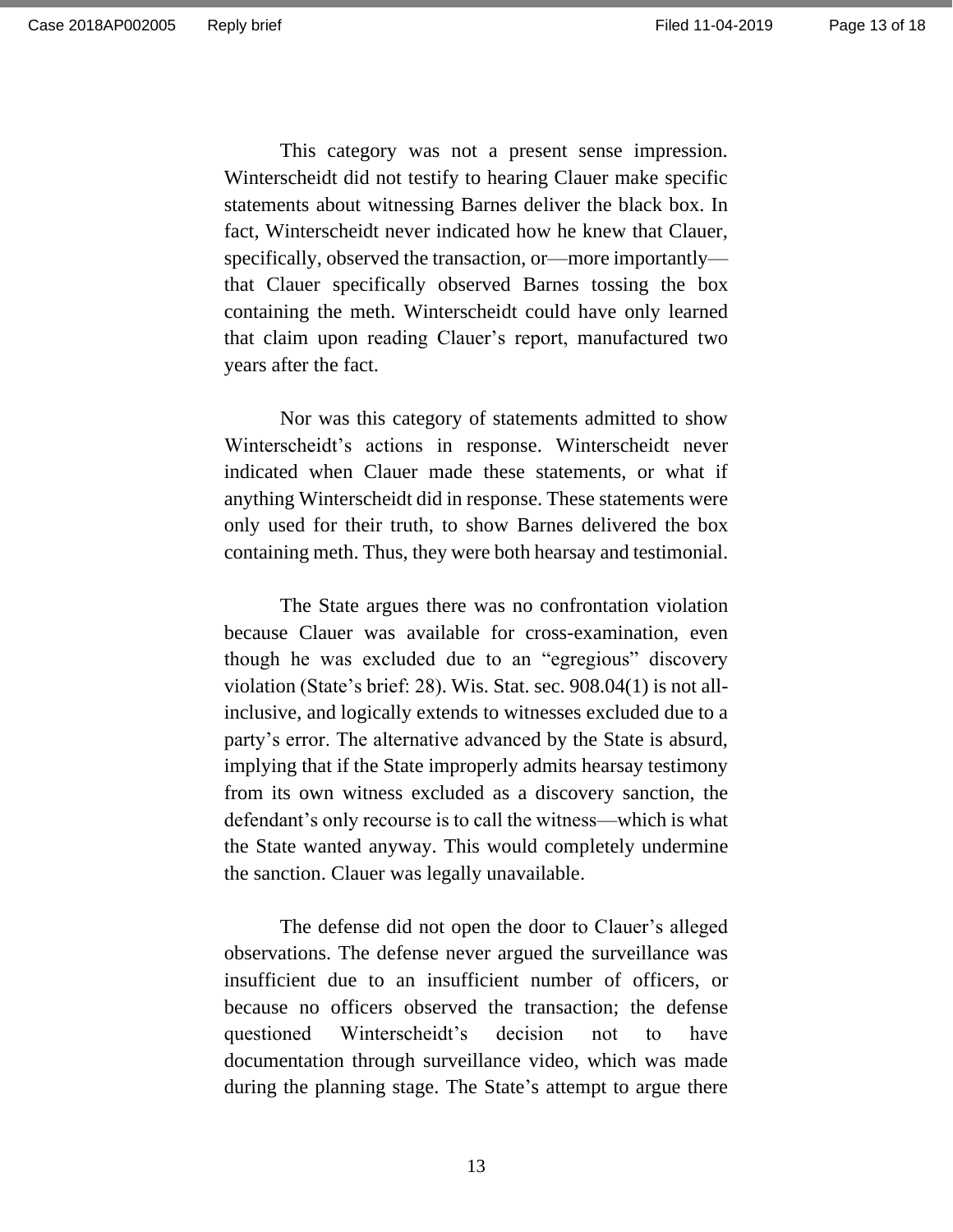was no need because Clauer saw the hand-to-hand is merely a post-hoc rationalization, a back-door attempt to admit evidence excluded due to an egregious discovery violation.

Since Barnes did not open the door, and since testimony about Clauer's observation was primarily admitted for its truth on the ultimate question—who delivered the meth—admission of such testimony despite Clauer's unavailability due to the discovery sanction was inadmissible hearsay and violated Barnes's confrontation rights.

# **B. Testimony That Barnes Discussed The Quantity Of Meth On Call #3 Violated The Court's Order**

The court precluded admission of any statements allegedly from Barnes on Call 3 because his voice wasn't audible (R168:40). Regardless, Investigator Winterscheidt identified the voices on the call as Barnes, Marciniak, and Investigator Olson (R167:100). Significantly, Winterscheidt testified Barnes had called Marciniak "and they were talking about the quantity of methamphetamine that was expected to be delivered" (R167:100). Sergeant Madden also testified that Call 3 involved Marciniak and Barnes changing the amount of meth to four ounces (R167:282).

Clearly this testimony was inadmissible, as it indirectly indicates Barnes made statements discussing the quantity of meth. The State's only response to this point was that the jury heard the recording and subsequent testimony that Barnes's voice wasn't on it, so this was harmless (State's brief: 29). But Winterscheidt also testified he could still hear the "conversation," even if the recording didn't catch it (R167:47). The danger here is the jury assumes Winterscheidt heard Barnes making statements about the quantity of the methamphetamine—statements not recorded or disclosed to the defense under sec. 971.23(1)(b), and therefore inadmissible.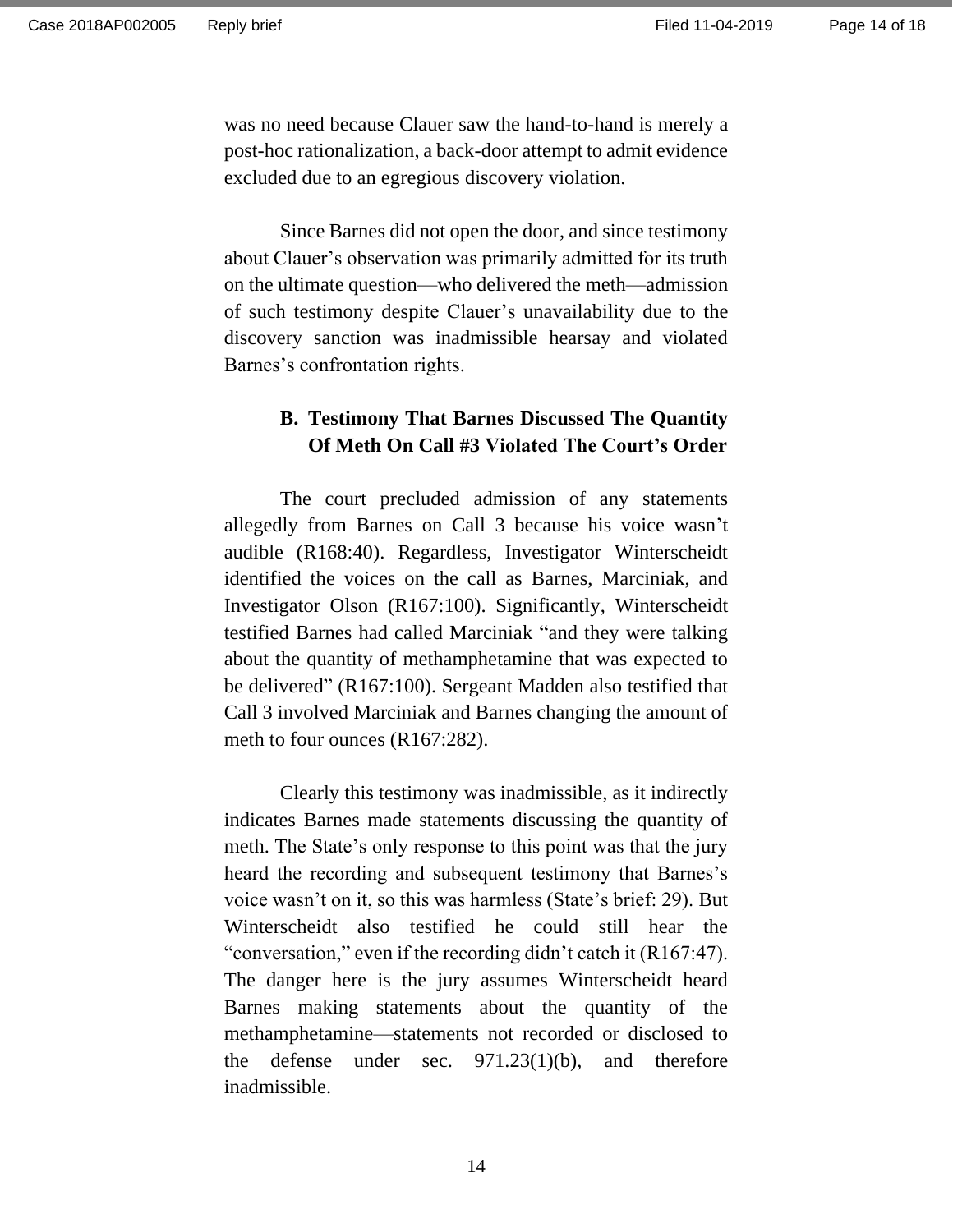Page 15 of 18

# **C. The State Concedes The Officers Lacked Foundation To Identify Barnes's Voice**

The State's brief never argues the officers had foundation to identify Barnes's voice in the recordings, only whether the error was harmless (State's brief: 29-31). Accordingly, this error is conceded. *See Charolais Breeding Ranches, id*.

# **D. None Of The Testifying Officers Had Foundation To Testify About The Initial Search Of Marciniak's Vehicle**

The State argues that, although none of the testifying officers conducted the initial search of Marciniak's vehicle, testimony from Winterscheidt about that search's results search did not lack foundation (State's brief: 31-32). The State speculates Winterscheidt may have learned the results of the search another way, but fails to identify any evidentiary basis for this claim. As the party presenting the evidence, the State had the burden of establishing foundation. Without foundation, the testimony should have been stricken.

#### **E. The Court Improperly Excluded Clark**

On direct, Marciniak testified that after the controlled buy, he drove directly back to the motel, did not get out of the vehicle, and did not make any stops to pick up other meth (R166:89-90). Gerald Clark's proposed testimony would have impeached that because while the police were pursuing Barnes, Clark observed Marciniak stop into a garage and retrieve a box at the time police were pursuing Barnes (R166:174-75). Since that was the first time Marciniak testified about that, Clark's proposed testimony was proper impeachment, regardless of whether it could have been case-in-chief evidence. *State v.*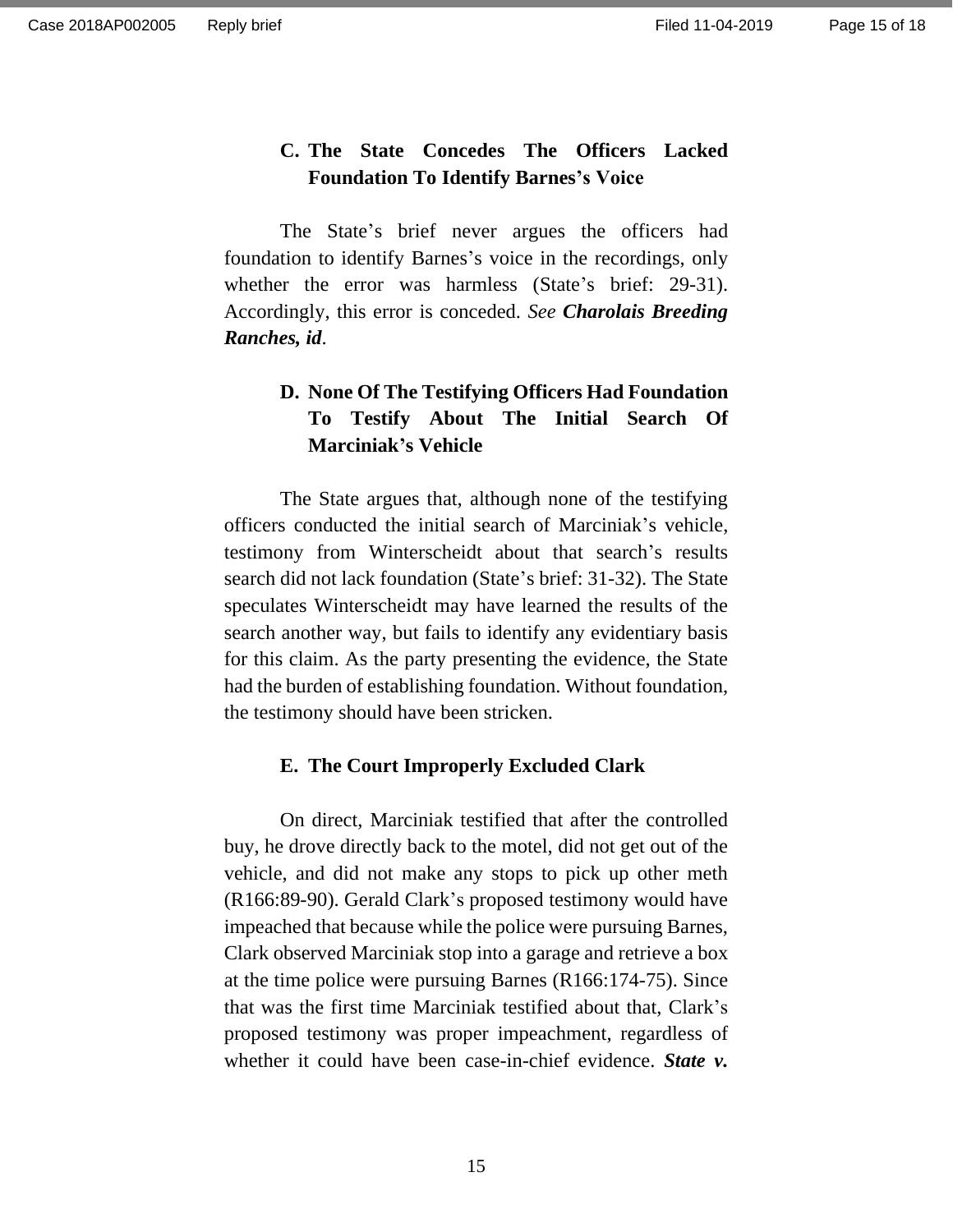*Konkol*, 2002 WI App 174, ¶¶18-19, 256 Wis.2d 725, 649 N.W.2d 300.

#### **F. The Errors Were Not Harmless**

These errors, combined with the repeated references to prior meth deliveries, prejudiced key areas of Barnes's defense. The State's argument that Winterscheidt never said Officer Clauer reported seeing which person delivered the drugs is directly contradicted by the two questions Winterscheidt answered indicating Clauer observed Barnes deliver the black box (R167:186-87). Testimony about Call #3 was prejudicial because it was the only call explicitly referencing meth. The jury heard testimony that Marciniak's vehicle was contraband-free long before it heard none of the testifying officers performed that search. And Clark's proposed testimony observing Marciniak retrieve a box after the controlled buy provided a plausible alternative source for his possession of a single box containing meth when the police searched him. The State cannot prove these errors harmless.

# **IV. THE REAL CONTROVERSY WAS NOT FULLY TRIED**

Barnes incorporates by reference all previous arguments on why the real controversy was not fully tried.

# **V. BARNES WAS DENIED EFFECTIVE ASSISTANCE OF COUNSEL**

Barnes incorporates by reference all previous arguments on why counsel was ineffective.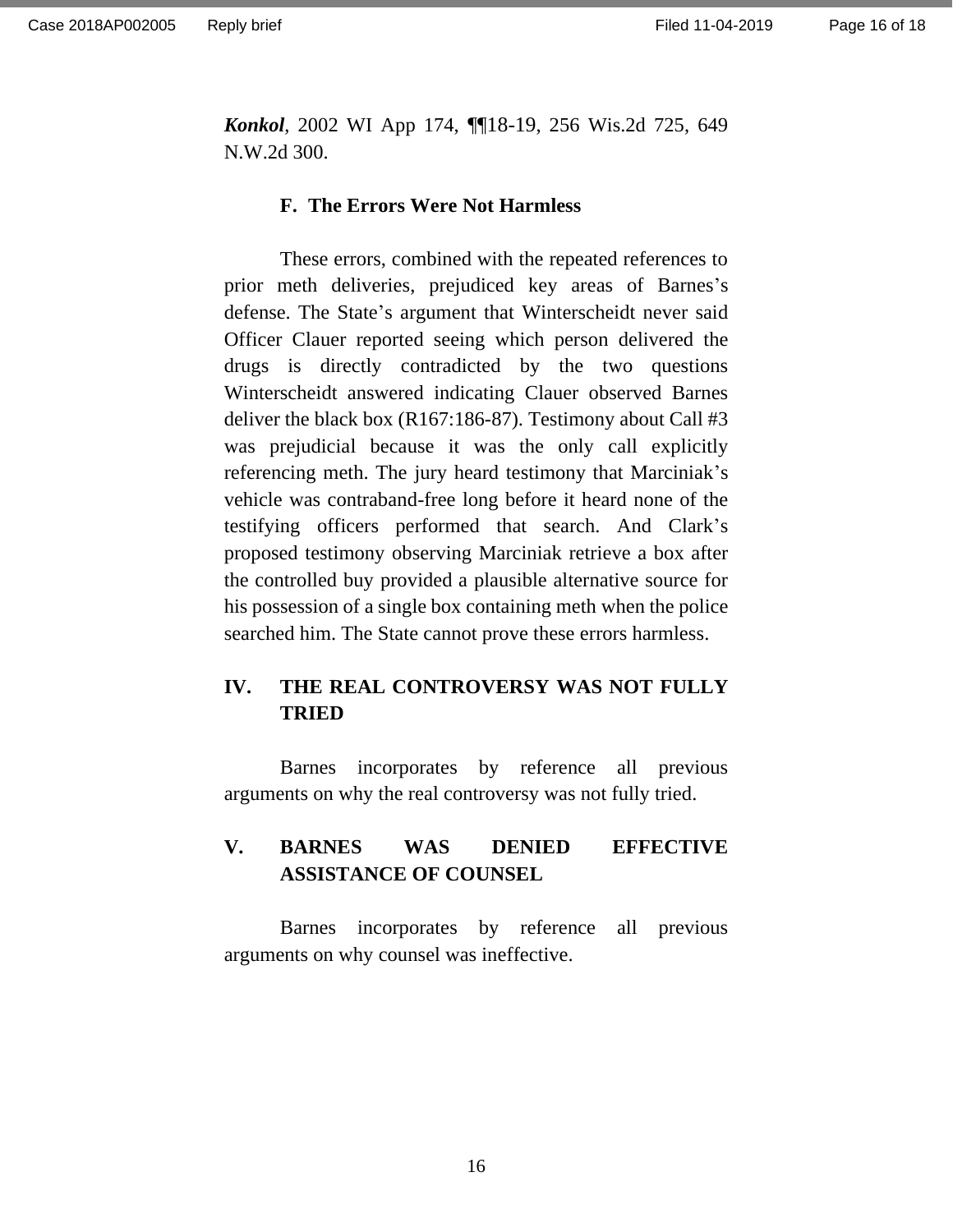## **CONCLUSION**

For the reasons already discussed, Barnes requests that the court vacate the judgment and order a new trial.

Respectfully submitted: November 4, 2019

**\_\_\_\_\_\_\_\_\_\_\_\_\_\_\_\_\_\_\_\_\_\_\_\_\_\_\_\_\_**

Cole Daniel Ruby State Bar No. 1064819 **Martinez & Ruby, LLP** 144 4th Avenue, Suite 2 Baraboo, WI 53913 Telephone: (608) 355-2000 Fax: (608) 355-2009

## **CERTIFICATION**

I hereby certify that this brief conforms to the rules contained in s. 809.19(8)(b) and (c) for a brief and appendix produced with a proportional serif font. The length of this brief is 2,999 words.

Signed November 4, 2019

COLE DANIEL RUBY Attorney at Law State Bar #1064819